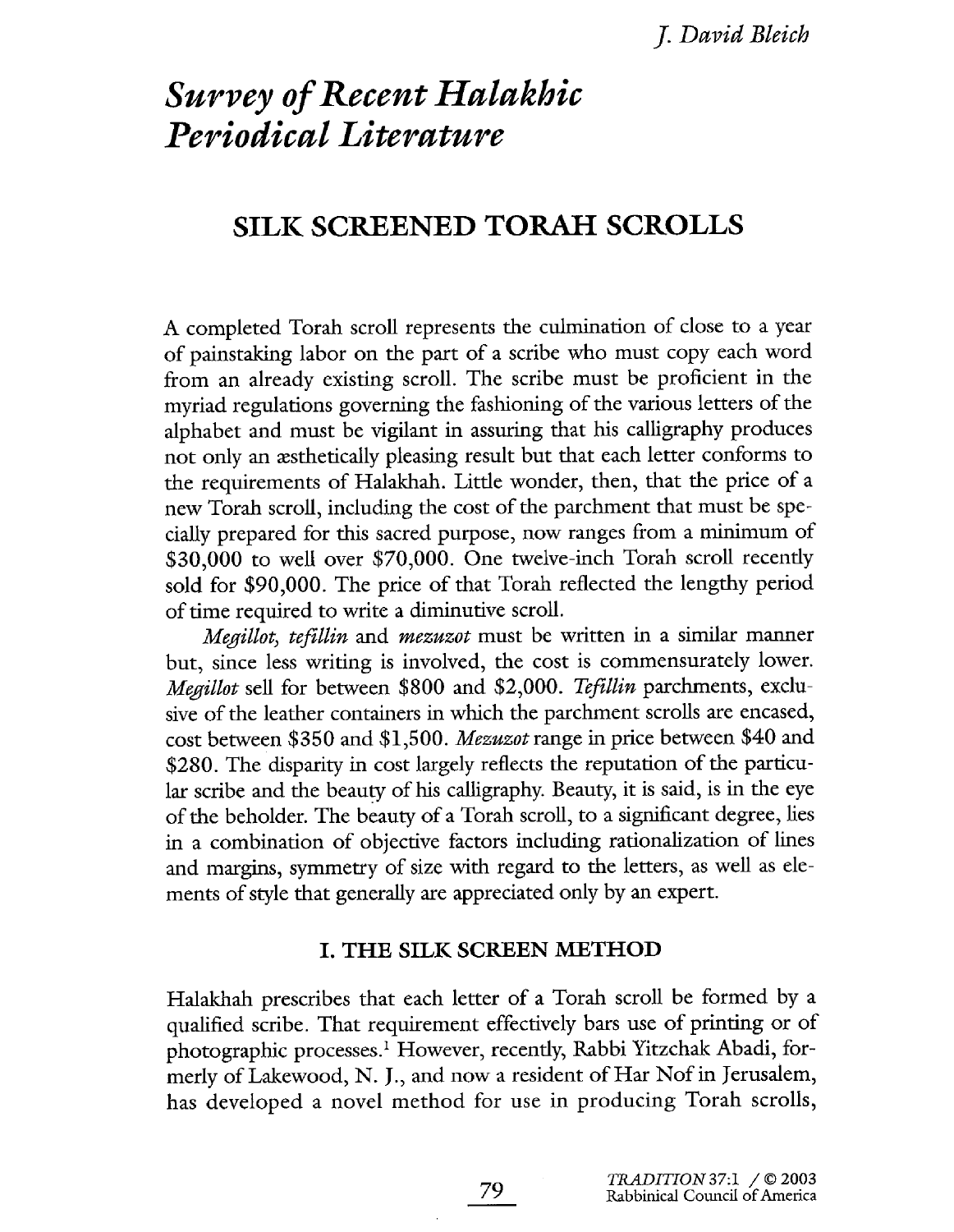*megillot, tefillin* and *mezuzot*. If acceptable, utilization of that method would dramaticaly reduce the cost of those sacred artifacts.

The newly-developed process represents an adaptation of the silk screening commonly employed in various forms of commercial art. Sil screenig is one of the oldest methods of printing words and images. The origin of silk screening can be traced back to early Egyptian and Chinese civilizations and was probably first developed sometime in the fifth century of the common era. Today, the process, often referred to as serigraphy, is most commonly used by commercial artists because it allows for printing upon virtually any material. Screen printed materials include most plastic containers used for food and industrial products, cosmetics, signs, tee shirts and caps.

The screen printing process is quite simple. The fabric or mesh of which the screen is made is similar to a window screen but is much finer. Although the screen was originally made of silk, it can also be made of nylon, wie, cotton, or even more commonly at present, polyester. The stencil placed over the screen consists of a thin lacquer sheet. Ink or a coloring agent is deposited onto the screen and pressure is applied by means of a squeegee in order to pull the ink or dye over those parts of the screen not blocked by the stencil. The ink or coloring agent then passes to the surface below the screen known as the substrate. Thus, the letter or design formed on the substrate is defined by the stencil.

The process developed by Rabbi Abadi, as described in the Tammuz 5762 issue of Or Torah and the Av-Elul 5762 issue of  $Kopez$ Bet Aharon ve-Yisra'el, involves use of a piece of tightly woven silk that is stretched upon a wooden frame. Minute holes in the material are arranged in the shape of the letters of an entire column or of several columns of a Torah scrolL. The silk screen is then placed over parchment, and ink is poured on an unperforated area of the silk along the entire length of the right side of the screen.<sup>2</sup> A broad-faced implement, similar to a squeegee, made of rubber or plastic, is then used to force the ink across the screen from right to left with the result that the ink enters and fills the gaps that have been left between the woven strands of the screen. The ink is allowed to dry and, with the removal of the screen, a full column or multiple columns of writing appear. The process is repeated for each section of the Torah scroll and, ultimately, the parchment columns subjected to this process are sewn together in the usual manner. Many individuals will readily recall using stencils as children either to trace the outlines of the alphabet or to fill in entire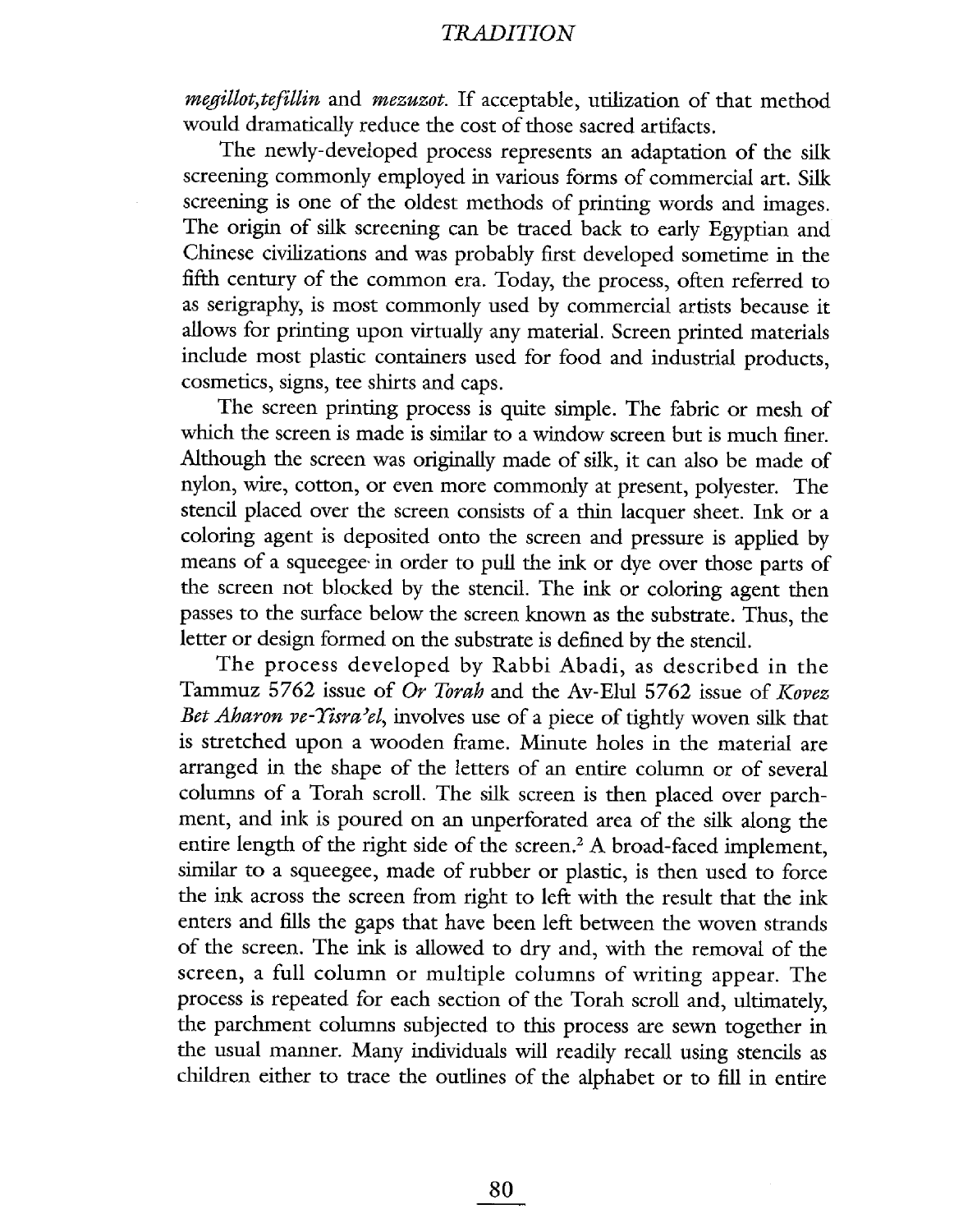letters with crayon. The silk screen process, in effect, produces letters through the intermediacy of a stencil-like device.

There are reports that a quantity of *megillot* prepared in this manner have been sold in the United States. An anouncement of planed production of Torah scrolls and a solicitation of deposits has been posted on a web site for some time. Each Torah scroll was offered for sale at a price of \$18,000 and required an intial deposit of \$10,000. The estimated completion date for the first thirty Torah scrolls was given as November 2002. Nevertheless, to date, there have been no reports of actual delivery of any Torah scrolls produced in this manner. $^{\text{\text{\textit{3}}}}$ 

#### II. REACTION TO THE SILK SCREEN METHOD

Reports of the sale of silk screened *megillot* evoked the harsh censure of leading Israeli halakhic authorities. Letters signed by R. Yosef Shalom Eliashiv, R. Samuel ha-Levi Woszner, R. Nissim Karelitz and the members of the *Bet Din* of Jerusalem's *Edah ha-Haredit* declaring *megillot*, Torah scrolls, *mezuzot* and *tefillin* prepared in such manner to be unfit for use were published in the Israeli weekly *Yated Ne'eman*, 24 Kislev 5763. A similar letter dated 5 KIslev 5763 signed by R. Ovadiah Yosef has also been circulated. The letter signed by R. Nissim Karelitz and published in the *Yated Ne'eman* is in the form of a statement signed by three other noted rabbinic figures and is dated 16 Kislev 5763. Much earlier, an identical letter was circulated dated Tammuz 5762. In addition to the signatures appearing in the Yated Ne'eman, the earlier letter also bears the signatures of Rabbi Eliashiv and Rabbi Karelitz, who apparently later issued their own individual letters, as well as the signature of R. Chaim Pinchas Scheinberg, Rosh Yeshivah of Yeshivat Or Torah in the Mattesdorf section of Jerusalem. A journalstic report and critique of the process appeared in *Shabbat Kodesh*, the magazine section of the *Yated Ne'eman*, *Parashat Mikez* 5763.

A detaied analysis of the objections voiced with regard to the sil screen process is presented in an article by R. Menachem Yehudah ha-Levi Gross that appeared both in the Tammuz 5762 issue of Or Torah, a Torah journal published by a Sephardic Torah institution in Jerusalem, Yeshivat Porat Yosef, and in the Av-Elul 5762 issue of Kovez Bet Aharon  $ve$ - Yisra'el published by the Torah Institutes of Karlin-Stolen. The Av 5762 issue of *Or Torah* features a relatively brief responsum by R. Ovadiah Yosef, dated 8 Sivan 5772, addressed to a son of R. Samuel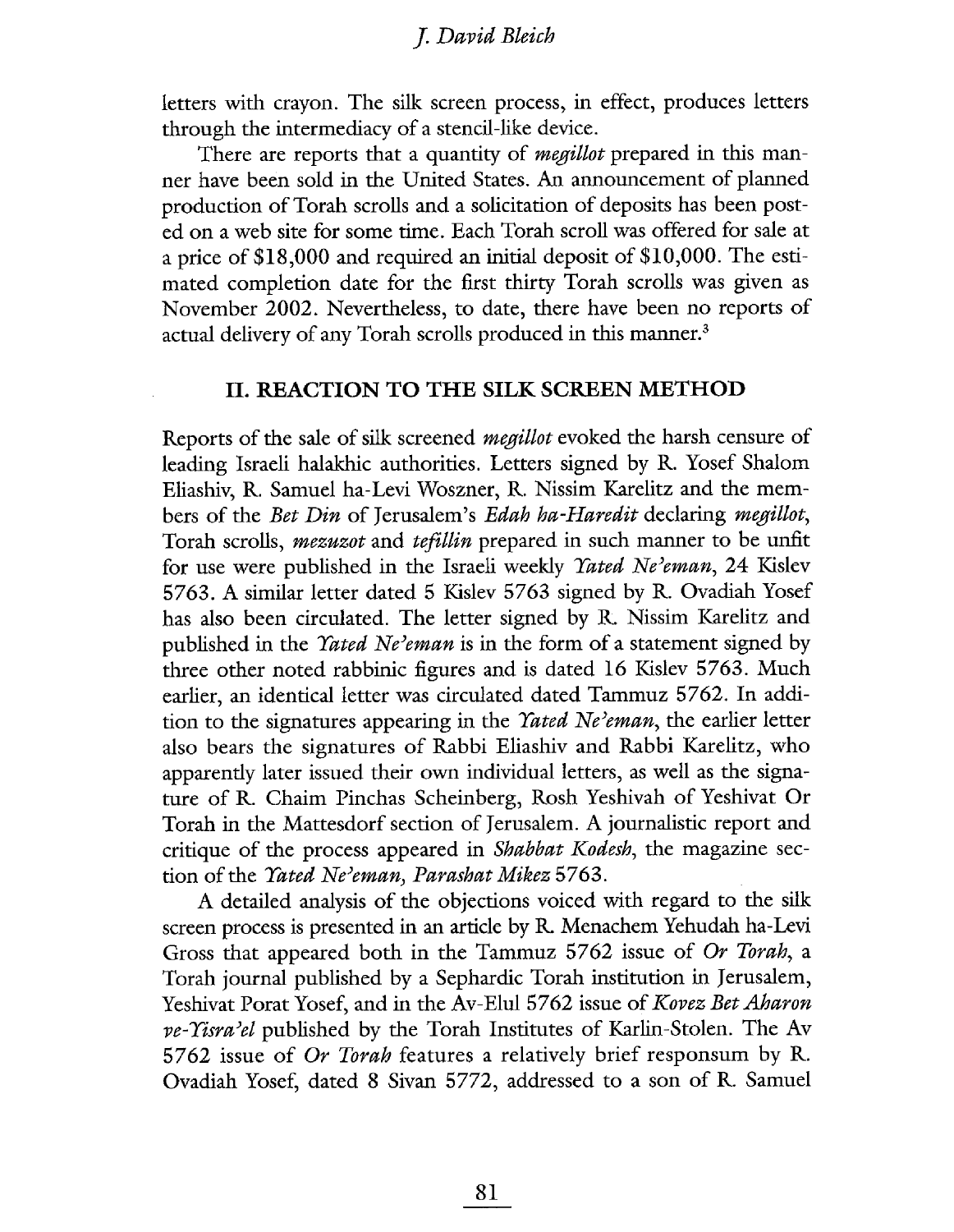Woszner making many of the same points. Rabbi Yosef's comments were penned in response to an unpublished analysis of the issues drafted by the younger Rabbi Woszner and transmitted by him to Rabbi Yosef.

The various letters of condemnation are unvocal in substance; they differ only with regard to the tone and degree of vehemence, ranging from Rabbi Woszner's exhortation to fulfill the halakhic obligation to flee from this "act of corruption," Rabbi Eliashiv's declaration that "one who rules permissibly in the matter, the distributors, their merchants and sub-merchants are in the category of sinners and those who cause the multitudes to sin" to R. Ovadiah Yosef's comparatively mild conclusion that the proponent of this novel method "has nothing at all upon which to base himself." However, even that statement is preceded with the declaration, "The matter demonstrates that the fear of God is not upon their shoulders. Woe to them on the Day of Judgment!"

An anonymous apologia in the form of a pamphlet tilted Ha-Emet ve-ha-Shalom Ahevu countering the alleged infraction of the regulations governing the writing of Torah scrolls and the like was published in Bnei Brak (5763). A similar exposition also appears in Rabbi Abadi's recently published work, Or Yizhak, no. 53. Although the process is defended in Ha-Emet ve-ha-Shalom, the anonymous author states in his preface in bold type that "it is certainly clear to us that this thing should not be done, as has been ruled by R. Yosef Shalom Eliashiv." However, the tenor of the concluding section of the work and of Rabbi Abadi's responsum is quite different.

#### III. HALAKHIC OBJECTIONS

#### 1. "Spilling" as Opposed to Writing

The textual locus of the primary objection—and ostensibly of the proposal itself-is the statement of the Gemara, Gittin 19a, presented in the context of procedures to be employed in drafting of a bill of divorce: "Witnesses who do not know how to sign, we tear a blank paper on their behalf and they fill the torn spaces with ink." Deuteron-0my 24:1 provides that a husband desirous of divorcing his wife must "write her a bill of divorcement." The Gemara, *Gittin* 19a, cites a beraita containing two opinions with regard to the procedure to be followed in situations in which the witnesses do not know how to affix their signatures. One opinion rules that a non-durable substance should be employed to outline the letters of their signatures. The witnesses,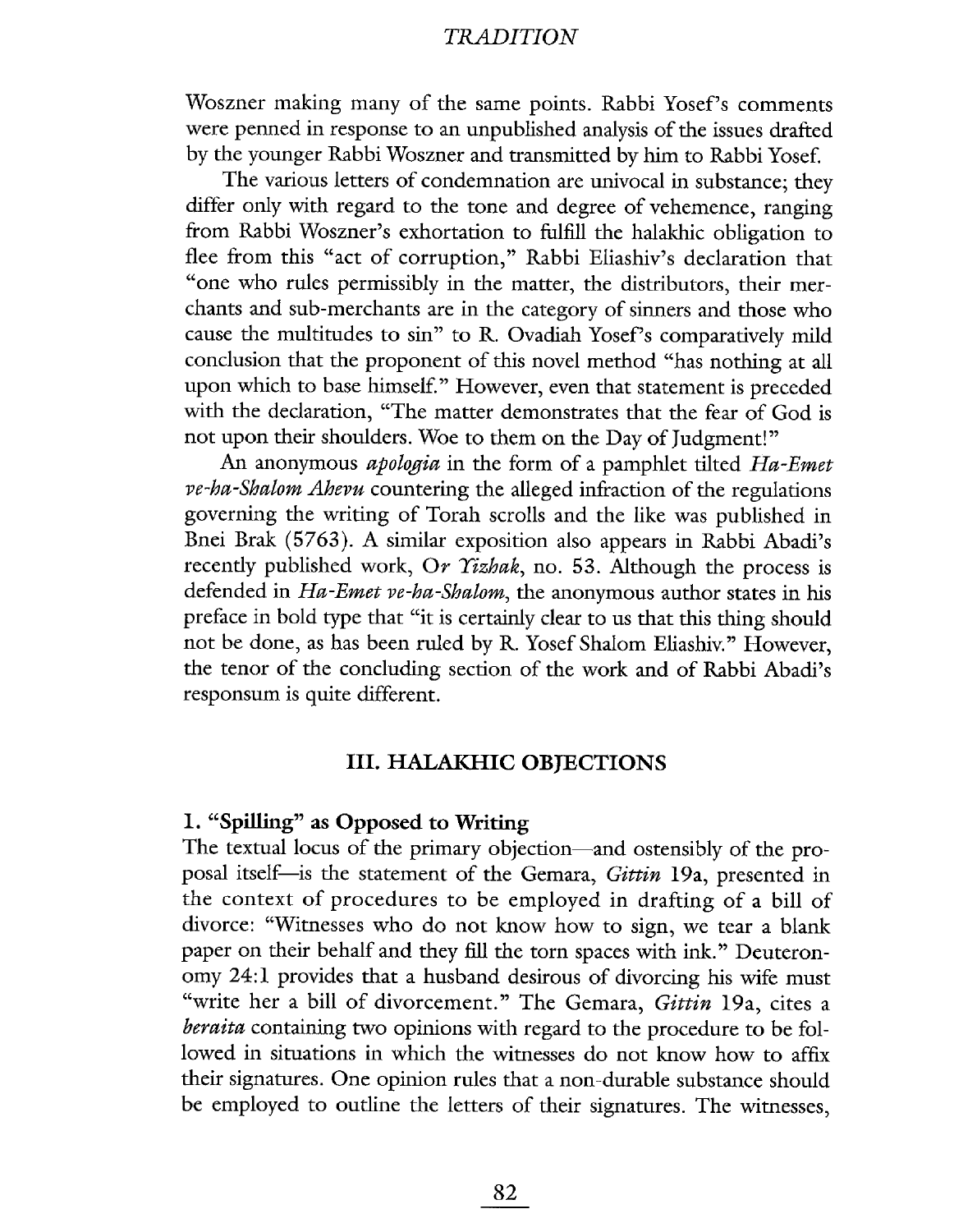using those letters as gudelines, should write their names over that substance with ink. The second opinion maintains that "we tear a blan piece of paper on their behalf and they fill in the torn spaces with ink."

Rashi presumes that the expression "we tear" (*mekar'in*) is not to be understood literaly and that the term "paper" does not refer to a piece of paper superimposed upon the get itself. Rather, the reference is to the paper upon which the bil of divorce itself has been drafted and the "tearing" to which reference is made is, in actualty, a form of etching, i.e., letters forming the names of the witnesses are scratched into the paper and the illiterate witnesses append their signatures by drawing a pen over the indentations in the paper.

Rambam, *Hilkhot Geirushin* 1:23, rules that illiterate witnesses may be assisted by having others form the letters of the witnesses' names with "spittle or something similar that does not make a durable impression" and allowing the witnesses to write over that substance. Rambam's codification in followed by Shulhan Arukh, Even ha-Ezer 130:16 and *Hoshen Mishpat* 45:4. Rambam fails to record that "tearing" blank paper is also an acceptable expedient. If Rambam regarded the two talmudic opinions to be in conflict with one another and intentionally excluded the expedient of "tearing" a piece of paper it would follow that there is no basis for an assumption that a procedure involving tearing a piece of paper is a halakhically recognized form of writing. However, *Bet Yosef*, *Even ha-Ezer* 130, asserts that "tearing" blank paper is acceptable even according to Rambam. According to Bet Yosef, the two opinions recorded by the Gemara are complementary and Rambam simply recorded the expedient he regarded as representing the greater novellum.

Nevertheless, even assuming that "tearing" a piece of paper is an acceptable expedient, Rashi explains that "tearing" really means scratching the shape of the letters on the document in order to enable the witnesses to fill in the indentations. According to Rashi's understanding of the text, there is no indication whatsoever that spillng ink over a stencil from which letters have been excised constitutes a halakhically acceptable form of writig.

Tosafot, however, challenge Rashi's interpretation on the obvious grounds that the term "*mekar'in*" connotes actual tearing rather than etching. Tosafot cite Rabbenu Hannanel who explains the *beraita* literally: a piece of paper is employed to fashion a rudimentary stencil by cutting out letters and the witnesses then ink in the cut out spaces representing the letters of their names. That is also the understanding of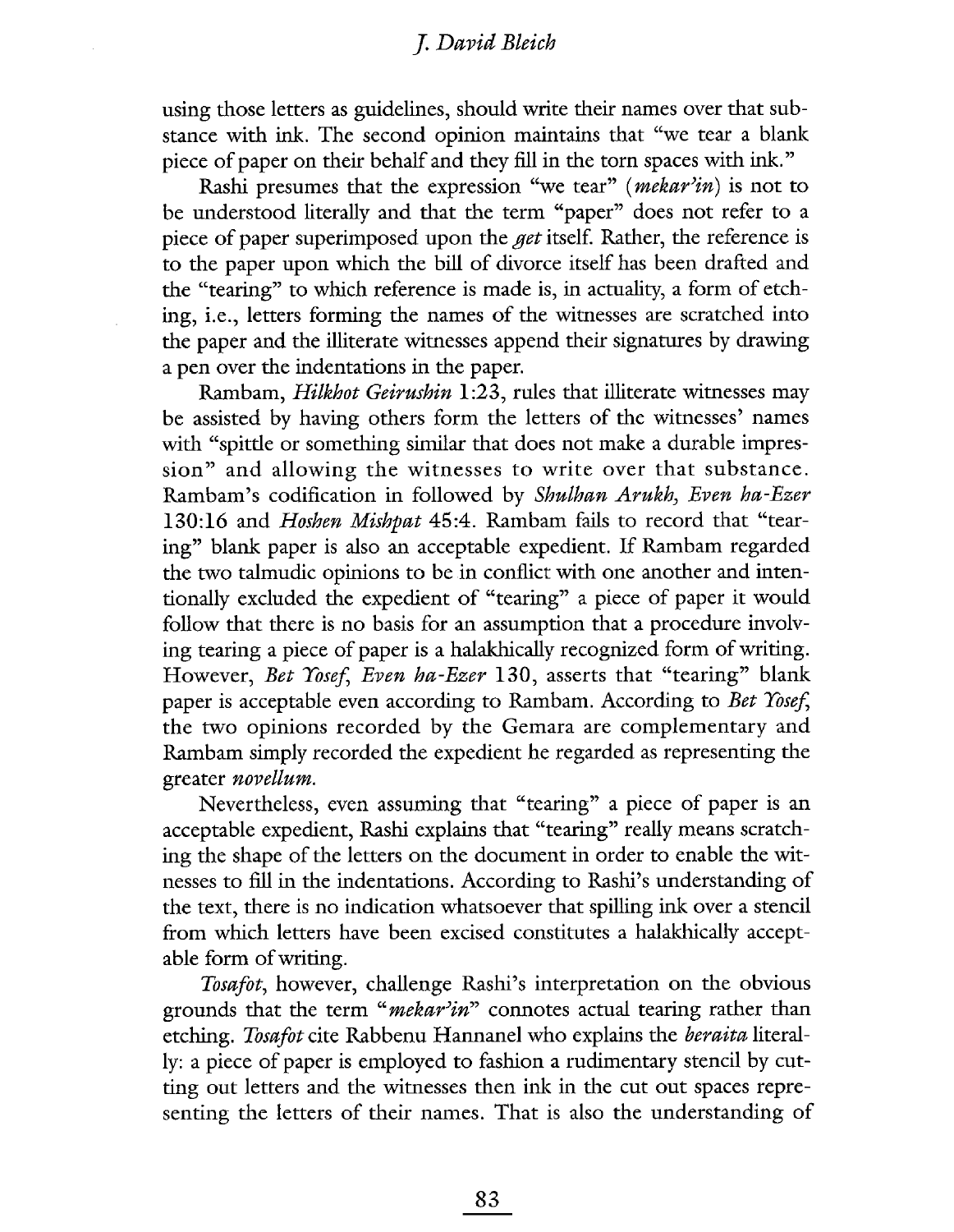Rabbenu Nissim, Ritva and Shiltei ha-Gibborim in their respective commentaries, ad locum, as well as of Ramah cited by Tur Shulhan Arukh, Even ha-Ezer 130:16. Tosafot ha-Rosh further cites an objection raised by the Palestinian Talmud, *Gittin* 2:3. In order to prevent a challenge to the authenticity of the get, the signatures of the witnesses must be valdated either by comparison of those signatures with already authenticated signatures or by testimony of witnesses who recognize the signatures. According to *Tosafot ha-Rosh*'s interpretation of the relevant passage contained in the Palestinian Talmud, the Palestinian Talmud raises an extremely cogent objection: How can signatures be verified if they are not idiosyncratic but instead are stylized by means of a stencil? Such signatures, argues the Palestinian Talmud, will have the characteristics of the pattern prepared by the person who cut the stencil rather than of the witnesses. The Palestinian Talmud's response is that the witness must be mindful not to ink in the space in its entirety but to use the torn paper merely as a guide in forming the letters of their names with the result that there will indeed be a distinctive pattern to the manner in which the letters are formed.

Since Tosafot, Gittin 4a, declare that all regulations governing the "writing" of a get are attendant upon the signatures of a get as well, it might then be argued that filling in the cut out areas of a stencil or silk screen does constitute "writing" in the halakhic sense of the concept. Moreover, since there is no need for authentication of the handwriting of a Torah scroll, the cut out areas might also be inked in in their entirety. Nevertheless, filling in spaces on a stencil is readily distinguishable from simply passing ink over a stencil and allowing the blanks spaces to absorb the ink. The former involves an act of "writing" in that each letter is individually formed by a series of acts entirely similar to those of conventional writing with the stencil merely serving as a gude; the latter involves only spiling ink without any need for an act designed to fashion letters or even for the intent to do so. That distinction is expressly formulated in the name of Tosafot both by Hiddushei Ritva ha-Yèshanim and Rabbenu Crescas who state that the expedient of a torn paper may be utilized "only in the manner of writing but not by spilling ink on the paper, for that is not 'writing.'"<sup>4</sup> Rabbi Abadi, Or Yizhak, no. 53, see. 3, however, insists that since the silk screen method requires application of pressure it is not to be equated with "spilng."5

Rabbi Gross suggests that the concept formulated by Ritva and Rabbenu Crescas is rooted in a discussion of the Palestinian Talmud, Gittin 2:3 and Shabbat 12:4. Citing the verse "and he shall write her a bill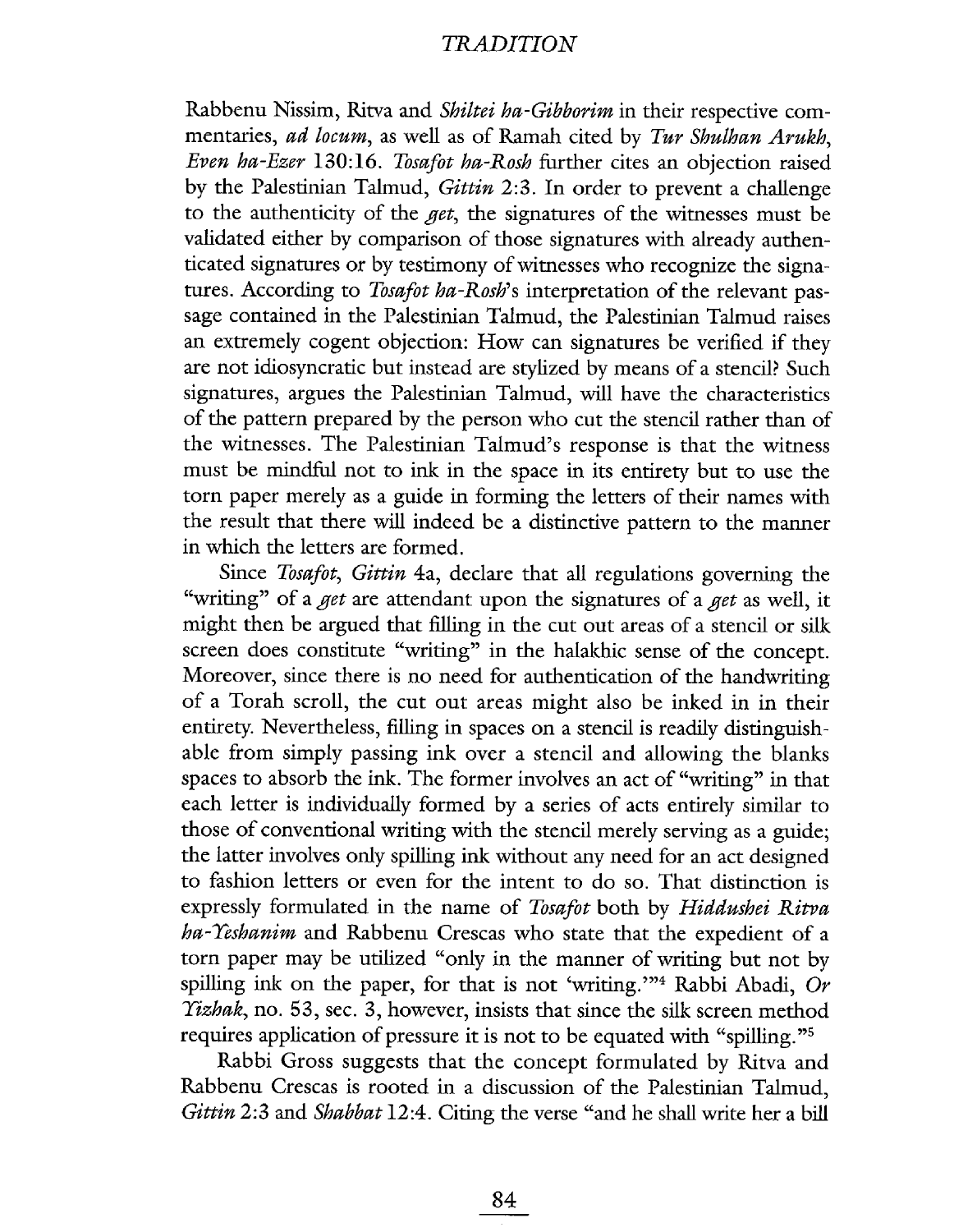of divorcement" (Deuteronomy 24:1) the Palestinian Talmud declares: "'He shall write,' but not gouge ( $ve$ -lo ha-hokek); 'he shall write,' but not drip (ve-lo ha-matif); 'he shall write,' but not spill (ve-lo ha-shofekh)." As an example of "but not spill," the Palestinian Talmud describes a type of "invisible ink" employed by the wise men of Medenha. The ink of antiquity included a variety of components including an apparently colorless substance known as *mei afazim*. That ingredient used in isolation was the invisible ink of the "wise men of Medenha." The recipient of a seemingly blank piece of paper would make the writing appear by pouring a specially prepared ink lacking *mei afazim* over the paper. Upon coming into contact with the *mei afazim* already imbedded in the paper, the letters originally formed by the invisible *mei afazim* became clearly legible.

The Palestinian Talmud declares that such a procedure does not constitute "writing." Rabbi Abadi, Or Yizhak, no. 53, sec. 3, asserts that only a procedure of this nature is excluded by the exegetical declaration "but not spill." That principle, he asserts, does not exclude "pushing" ink in order to form letters. Nevertheless, it seems evident that the rationale reflected in the comment of the Palestinian Talmud "but not drip" is that letters formed without direction, i.e., by merely dribbling a substance capable of arranging itself into words without the hand motions involved in normal writing, is not a form of "writing" for purposes of Halakhah.<sup>6</sup> More fundamentally, the exclusion "but not spill" certainly seems to connote the pouring of ink in a manner that allows the ink to form itself into letters. The silk screen process certainly falls within that category.

#### 2. "Dripping" As Opposed To Writig

The Palestinian Talmud futher states that the exclusion "but not drip" also precludes forming letters by means of dots and adduces a controversy with regard to whether a bil of divorce containing letters originally formed by means of dots but later connected contiguously is vald.7 Ramban, Gittin 20a, followed by Rabbenu Crescas and Me'iri, rules that a Torah scroll written in that manner is unft for use even though the dots are ultimately connected because "this is not writing." Pri Hadash, Even ha-Ezer 125:4, rules that, in light of the unresolved talmudic controversy, the validity of a get drafted in such a manner must be regarded as matter of doubt.<sup>8</sup>

Rabbi Gross observes that the silk screen method does not really employ a stencil that allows the letter to be filled in on the underlying parchment in its entirety. Instead it utilizes a series of holes in the screen through which the ink drips onto the parchment. Contiguous letters are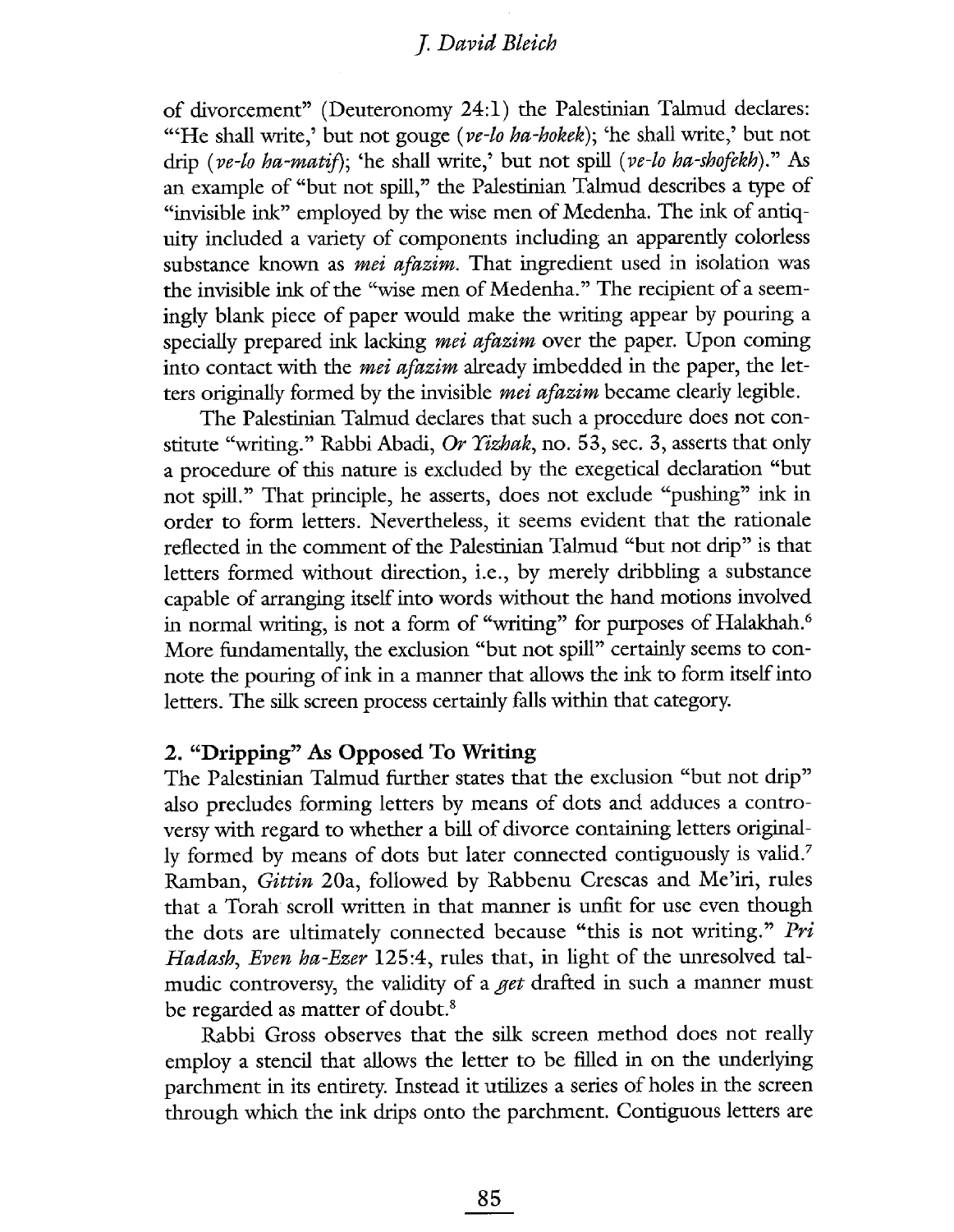the result of a bleedig process, i.e., a series of dots are formed and later merge into a complete letter. Rabbi Gross notes that, unlike Korban ha-Edah in his commentary to the Palestinian Talmud, ad locum, Teshuvot Sho'el u-Meshiv, Mahadura Kamma, III, no. 102, asserts that the Palestinian Talmud disqualifies the *get* only if the drops of ink were originaly significantly distanced from one another but not if they are placed so close to one another as to appear in the guise of a letter. Nevertheless, Rabbi Gross maitains that even such letters are rendered acceptable only if the dots are connected by means of a pen but are unacceptable if the dots merge of their own accord to fill the page. Rabbi Abadi, Or Yizhak, no. 53, sec. 3, responds to that objection by contending that the silk screen method does not cause letters to be formed by means of bleeding which serves to connect tiny droplets of ink. Rather, he insists, although the ink penetrates between the strands of the silk screen drop by drop, the ink emerges onto the parchment, not as droplets, but as a complete letter.<sup>9</sup>

#### 3. Not "In The Manner Of Writing"

In his rejection of the validity of the silk screen method, Rabbi Yosef does not focus upon the nature of the silk screen method as a process tantamount to connecting dots. Instead he cites Teshuvot ha-Rashba ha-Meyuhasot le-Ramban, no. 122, who states that the procedure described by the Palestinian Talmud results in an invalid *get* because "we require that [the scribe] write in the manner of those who write"<sup>10</sup> and concludes that, a fortiori, the silk screen method is unacceptable "for after he drips the ink he does not perform an act of writing or of moving a pen." In effect, Rabbi Yosef categorizes the formig of letters by means of droplets of ink as not being "in the manner of writing." Unlike Rabbi Abadi, Rabbi Yosef does not regard the pushig of a squeegee to be comparable to maneuvering a pen.

Rabbi Gross advances an even more basic consideration to disqualfy the silk screen process on the grounds that it is "not in the manner of writing." Torah scrolls, tefillin, mezuzot etc. must be written "in the manner of writing" (derekh ketivah). For that reason, Shulhan Arukh, Orah Hayyim 32:5, cites authorities who rule that if a right-handed individual writes *tefillin* with his left hand they are unfit for use.<sup>11</sup> In "writing," letters are formed by discrete hand motions that give shape to the letters. In silk screenig, the motions of the hand do not give the letters their distinct shape; rather, the shape is an indirect result that arises from the presence of the stenciL.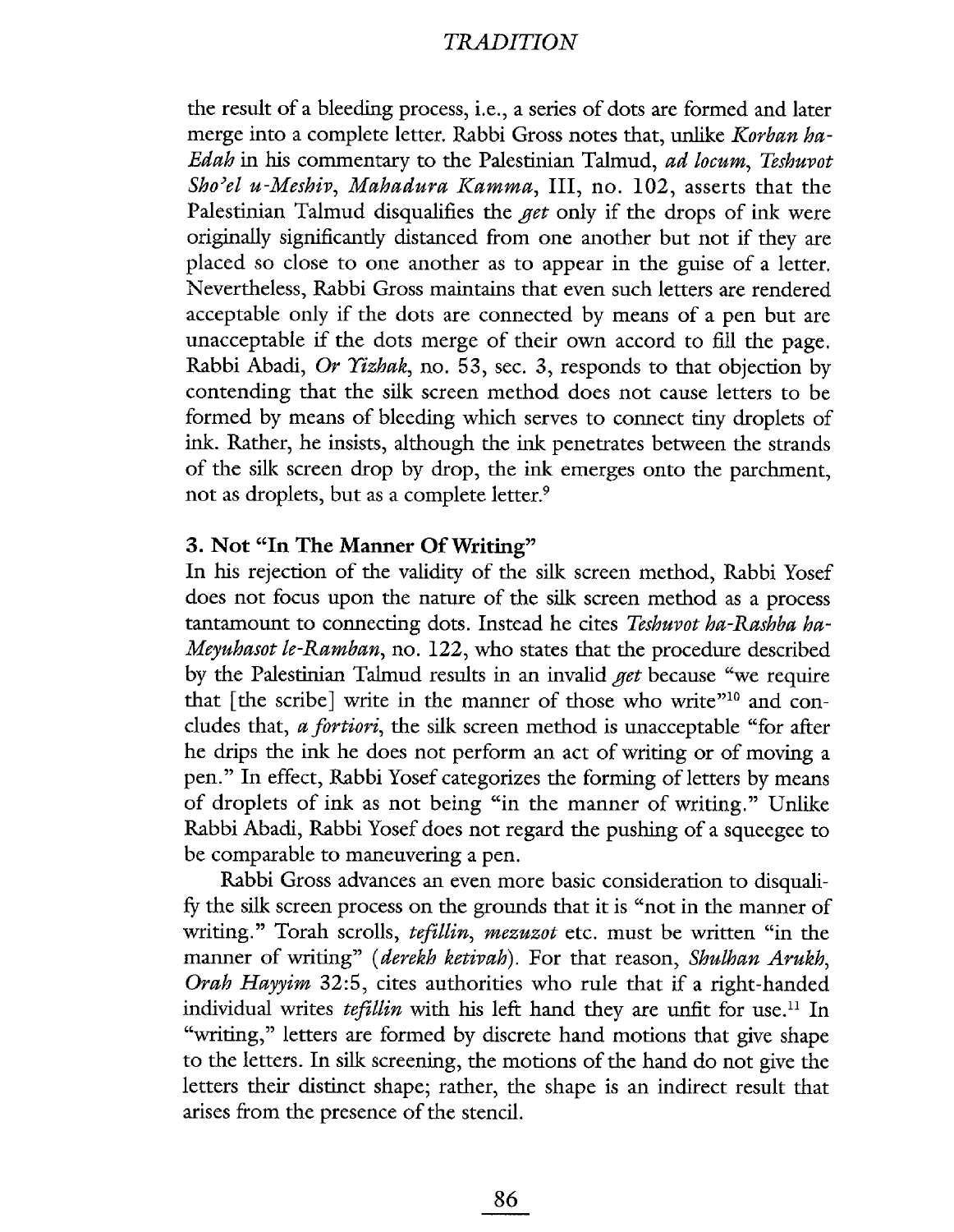In addition, R. Moshe Sofer, Teshuvot Hatam Sofer, VI, no. 29, s.v. ma-she-katav ma'alato, declares that speedwriting executed by invoking supernatural powers is no different from writing with the left hand, i.e., it is not "in the manner of writing." Accordingly, argues Rabbi Gross, the rapid manner in which silk screen writing is performed is not "in the maner of writing." However, it should be noted that in discussing the halakhic status of a printing press, R. Abraham I. Kook, Da'at Kohen, no. 160, endeavors to demonstrate that, for purposes of Sabbath strictures, simultaneous writing of multiple letters constitutes a capital transgression.<sup>12</sup> Consequently, Da'at Kohen regards simultaneous formation of multiple letters to be "in the manner of writing." Moreover, as Rabbi Abadi, Or Yizhak, no 53, sec. 1, notes, the Gemara, Yoma 38b, describes a process employed to write four letters simultaneously. Teshuvot R. Mosheh Provençal declares explicitly that there is no obligation to form letters individualy or to write every word separately. The process described by Hatam Sofer is readily distinguishable from the simultaneous writing described in that source and in  $Da<sup>2</sup>at Kohen$  in that the process described by Hatam Sofer involved harnessing supernatural powers. It is readily understandable that utilization of supernatural powers is not "in the manner of writing" and, moreover, it may be argued that writing effected by means of such powers is not to be deemed the product of a human act.

Rabbi Gross also suggests that for the procedure to be carried out "in the manner of writing," it is necessary for the writing implement to come into direct contact with the paper or parchment being written upon. Silk screening involves the interposition of a screen between the squeegee and the parchment and hence, contends Rabbi Gross, the process may not be consistent with "the manner of writing."

#### 4. Hok Tokhot (Gouging)

Another objection to the silk screen process is based upon analysis of the rule that excludes whittlng from the category of "writing." The Gemara, Gittin 20a, cites the verse "and he shall write" as excluding gouging in the form of whittling a substance so that letters appear in relief (hok tokhot). Of course, pouring ink upon a stencil in silk screening is quite different from whittling. Nevertheless it may be argued that the rationale underlying the exclusion of whittling is equally applicable to the silk screen process. Rashi explains that whittling is not a form of "writing" because the whittler "did not form the letters." Tosafot, Sanhedrin 21b, similarly explain that in the process of whittling "the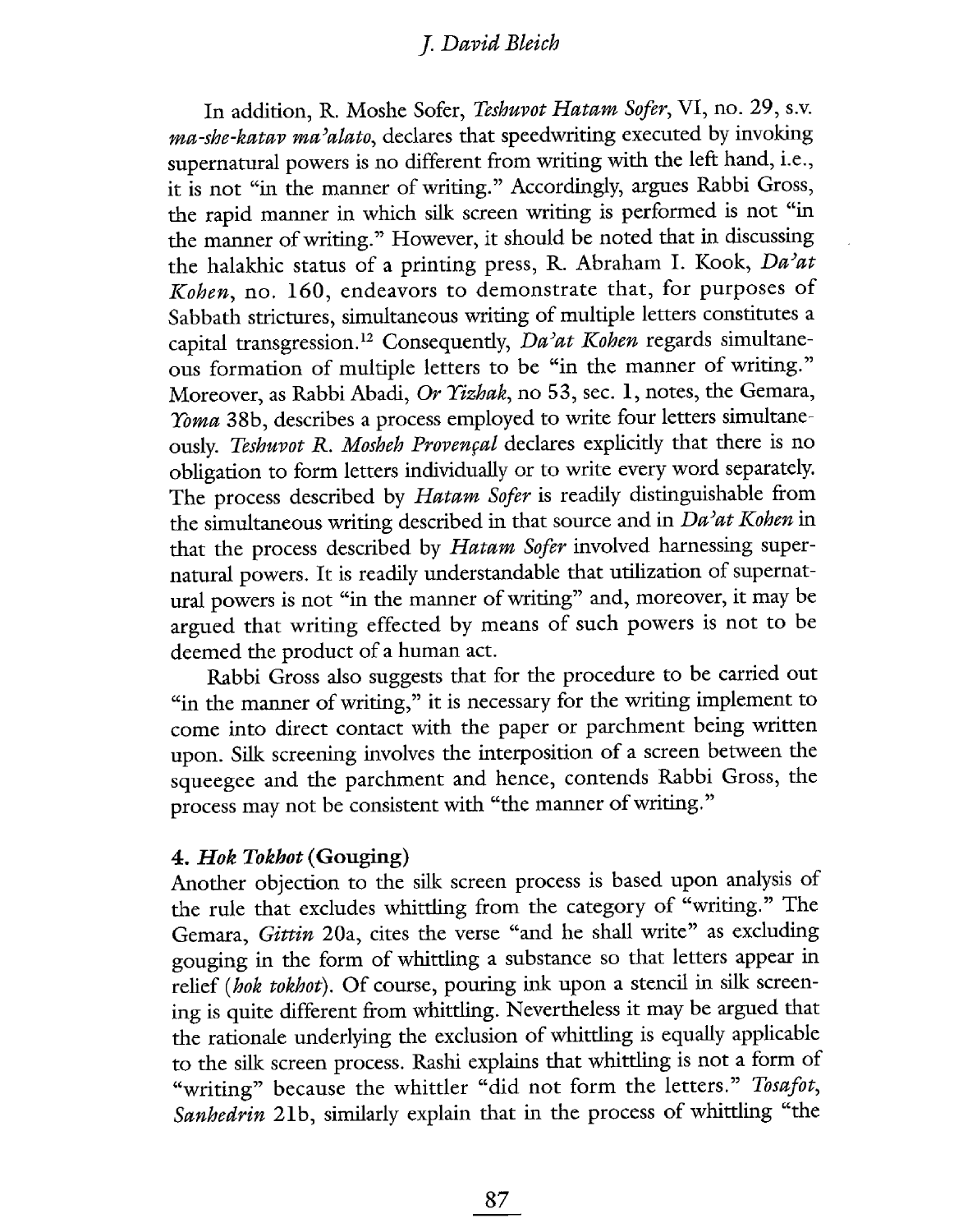writing appears of its own." Me'iri, in his Kiryat Sefer, ma'amar bet, part 2, s.v.  $ve\text{-}af$ , is even more explicit in explaining that the exclusion is predicated upon the consideration that such a procedure does not constitute writing "for he did not perform an act upon the letters themselves and the basic writing is made of itself." One who forces ink over a silk screen certainly has not shaped or formed the letters and hence by performing an act "upon the letters themselves" the resultant writing can accurately be described as having come about "of itself' in that it is produced by the screen rather than by the writer. Indeed, as Rabbi Gross points out, whittling does involve acts that shape the letter but is unsatisfactory because those acts are performed in a manner that is external to the letter itself. The silk screen process is even further removed from the category of "writing," contends Rabbi Gross, by virtue of the fact that, in pressing ink upon the screen, the human hand performs no act with regard to the actual shaping of the letters.<sup>13</sup>

# 5. The Divine Names

Another problem with regard to the silk screen process is the writing of the many occurrences of the Divine Name. Shulhan Arukh, Orah Hayyim 32:19 and Yoreh De'ah 276:2, records the rule that the Divine Name, in each of its occurrences, must be written explicitly "for the purpose of the sanctity of the Divine Name" (le-shem kedushat ha-Shem). Many authorities, including, inter alia, Bnei Yonah 276:2; Divrei Hamudot, Halakhot Ketanot, Hilkhot Sefer Torah 4:11; Ma'adanei Yom Tov, Halakhot Ketanot, Hilkhot Sefer Torah 4:5; Eliyahu Rabbah 32:36; Teshuvot Bet Shlomoh, Yoreh De'ah, II, no. 163; Teshuvot Dvar Shmu'el, no. 76; Melekhet Shamayim, no. 5; Birkei Yosef, Yoreh De'ah 276:3; Bet Aharon, no. 12; Teshuvot Maharam Shik, Yoreh De'ah, no. 276; Kol Ya'akov, Yoreh De'ah 274:4; R. Yitzchak Dov Bamberger, Melekhet Shamayim, Binah 9:3; and Hazon Ish, Orah Hayyim 6:13, maitain that such sanctification must be performed verbally prior to the writing of each and every Divine Name.

However, Taz, Yoreh De'ah 274:1, rules that at least post factum, such sanctification is necessary only at the beginning of each writing session.<sup>14</sup> Taz' position is itself the subject of differing interpretations. Some authorities, including inter alia, Bnei Yonah 276:2, Teshuvot Bet Shlomoh, Yoreh De'ah, II, no. 163, Be'er Heitev, Yoreh De'ah 276:2; Teshuvot Maharam Shik, Yoreh De'ah, no. 276; Teshuvot Zera Emet, I, Orah Hayyim, no. 6; Emek She'elah, Yoreh De'ah, no. 77; and Pithei Teshuvah, Yoreh De'ah 276:1, maintain that, although according to Taz,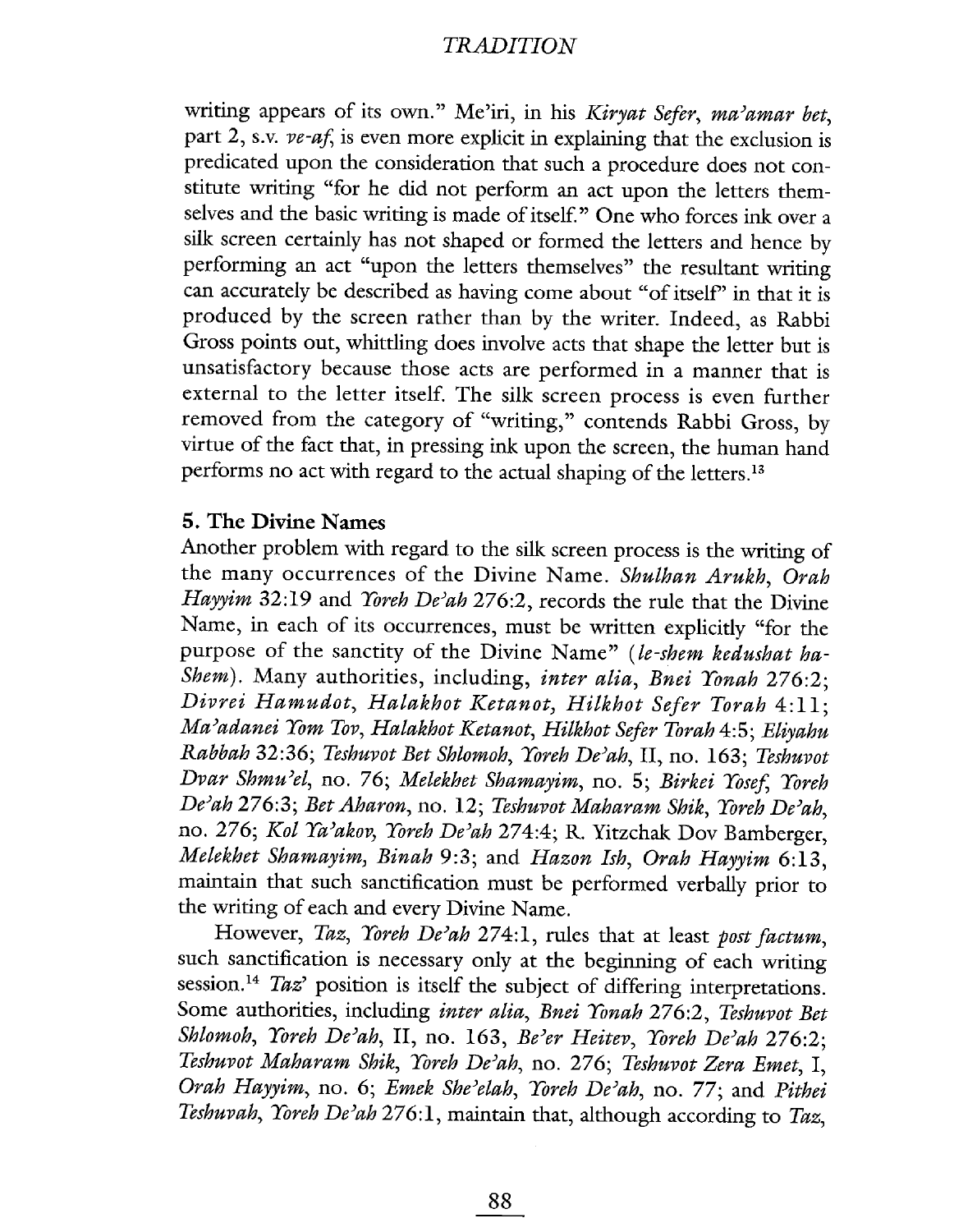a single verbal declaration is sufficient, it is nevertheless necessary for the scribe to sanctify the Divine Name mentally in the course of his writing prior to each of its occurrences.

However, Pri Megadim, Eshel Avraham 32:32, followed by Teshuvot Avnei Nezer, Yoreh De'ah, no. 359, sec. 1 and no. 374, sec. 3 and Keset ha-Sofer, Lishkat ha-Sofer 11:26 as well as by Mishnah Berurah 32:96, understands Taz' position to be that, post factum, even absence of subsequent mental sanctification does not invalidate the Divine Name. Mishnah Berurah, 32:19, Bi'ur Halakhah, s.v.. be-tehilah, rules that Taz' position may be relied upon only in cases of doubt with regard to whether the scribe verbally sanctified a particular Divine Name.<sup>15</sup> Kol Ya'akov 274:4 asserts that the majority of authorities reject Taz' position.<sup>16</sup>

Rabbi Gross takes it for granted that, according to those who reject Taz' position and require sanctification of each Divine Name individually, use of the silk screen process cannot be contemplated. However, Teshuvot Ma'aset Binyamin, no. 99, cogently asserts that multiple Divine Names may be written consecutively with a single sanctification. Maharik, Yoreh De'ah, no. 277, and Teshuvot Devar Shmu'el, no. 76, similarly seem to maintain that a number of Divine Names may be written with a single sanctification provided there is no interruption in the writing. Melekhet Shamayim, Binah 9:3, also emphasizes that, when there is no interruption, a single sanctification is sufficient. Similarly, Binat Sofer 1:1 declares that use of a printing press cannot be proscribed for that reason because "even if there are many Divine Names it is possible to sanctify them at one time." If so, the use of a squeegee to produce an entire column may well be regarded as no different from consecutive writing of multiple Divine Names. Nevertheless, R. Ovadiah Yosef, Yehaveh Da'at, VI, no. 57, rules that printing methods are invalid because of the requirement that each occurrence of the Divine Name must be sanctified separately.17 A similar view was earlier advanced by Bnei Yonah.<sup>18</sup>

Rabbi Gross further argues that, as noted by numerous authorities, including Bi'ur ha-Gra, Orah Hayyim 32:19; Pithei Teshuvah, Yoreh De'ah 276:9; and Teshuvot Avnei Nezer, Yoreh De'ah, no. 359, secs.1-3, the scribe must at least be cognizant of the fact that he is transcribing the Divine Name.<sup>19</sup> Rabbi Gross regards that requirement to be incapable of fulfillment in conjunction with employment of the silk screen method presumably because the requisite mental act is marred by virtue of the fact that the person applying the ink is also cognizant of the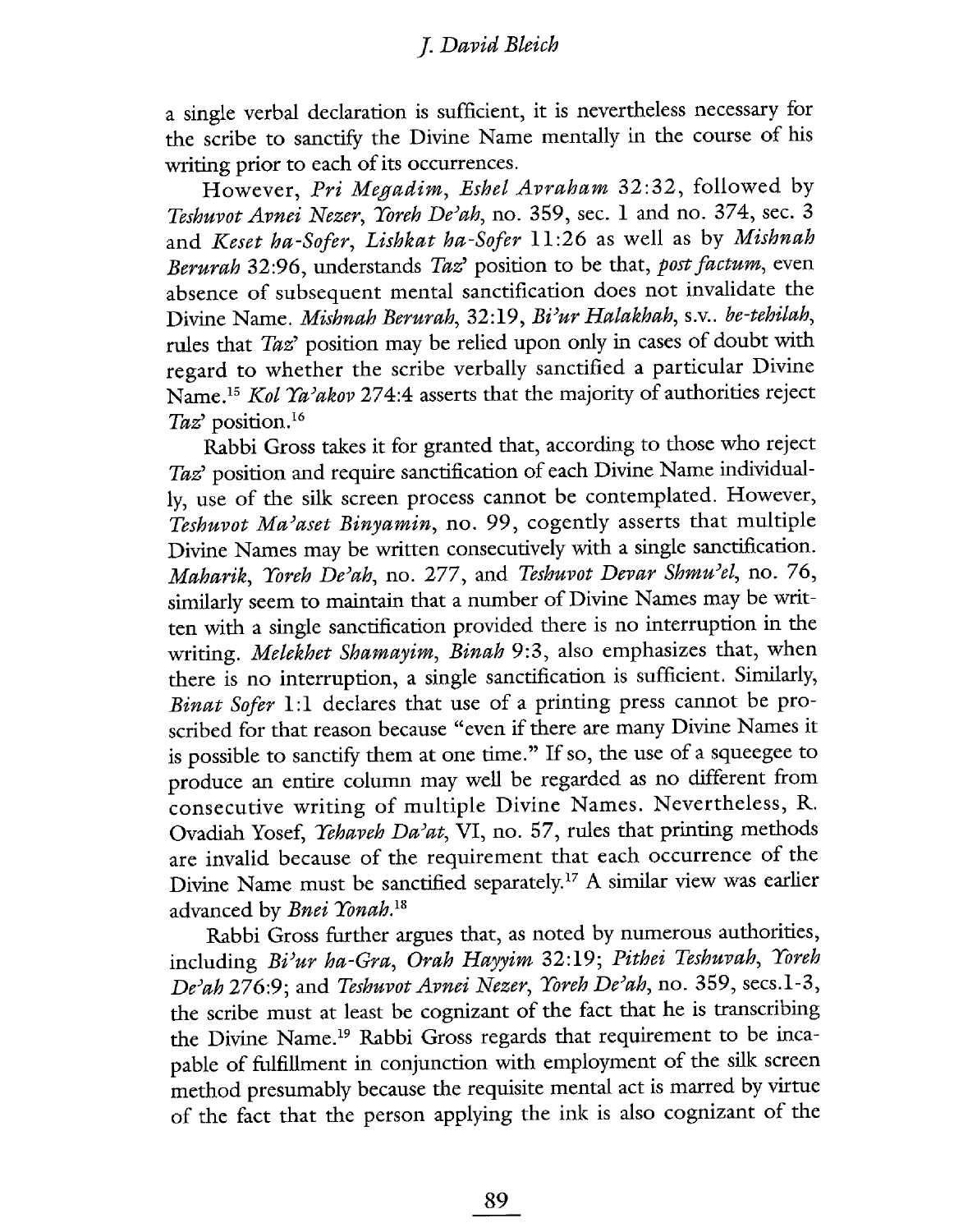other words that he is forming. Rabbi Abadi, Or Yizhak, no. 53, sec. 5, asserts that awareness of the fact that other words are being formed simultaneously does not interfere with cognizance of the writing of the Divine Name.

Another consideration with regard to the writing of Divine Names is the issue of the order in which the letters of the Divine Name must be formed. R. Abraham ben Mordecai Ha- Levi, Teshuvot Ginat Veradim, Orah Hayyim, klal 2, nos. 10 and 12, asserts that the letters of the Divine Name must be written in consecutive order.<sup>20</sup> That is also the position of Teshuvot Noda bi-Yehudah, Mahadura Tinyana, Yoreh De'ah, no. 74 and supporting evidence is advanced by Minhat Hinnukh, no. 436. Teshuvah me-Ahavah, III, no. 391, similarly remarks that he letters of the Divine Name "must certainly be written consecutively." That also seems to be view of the Zohar, Va-Yikra 11b. Nevertheless, the position that the letters of the Divine Name must be written consecutively is refuted by Teshuvot Avnei Nezer, Yoreh De'ah, no. 30, and, as demonstrated by Teshuvot Yabi'a Omer, III, Yoreh De'ah, no. 14, is contradicted by numerous other authorities.21 In any event, in employment of the silk screen method, ink is spread across each column from right to left with the result that the letters of each Divine Name are indeed produced in consecutive order.

# 6. Copying from an Existig Scroll

Based upon a statement of the Gemara, Megillah 18b, Shulhan Arukh, Yoreh De'ah 274:2, rules that a Torah scroll cannot be written from memory but must be copied from an already existing Torah scrolL. Rabbi Gross endeavors to demonstrate that this requirement is not based upon the fear that a fallible memory may lead to inadvertent scribal error but is an intrinsic procedural rule.<sup>22</sup> R. Jonah Landsopher, Bnei Yonah (Prague, 5562), no. 271, Pilpul Arukh, p. 14a, observes that the Palestinian Talmud, Megillah 4:1, reports that Rabbi Meir wrote a megillah from memory and then copied a second megillah from it. Thereupon, Rabbi Meir secreted the first megillah and used the second for the reading of the megillah. Assuredly, the first megillah was free of error, else it could not have been used as a master copy for purposes of copying the second.23 Nevertheless, the first megillah was not useable because it had not been copied from an already existing megillah.<sup>24</sup> Similarly, argues Rabbi Gross, scrolls produced by a silk screen process are not acceptable because they have not been copied from existing scrolls. A similar objection was earlier advanced by R.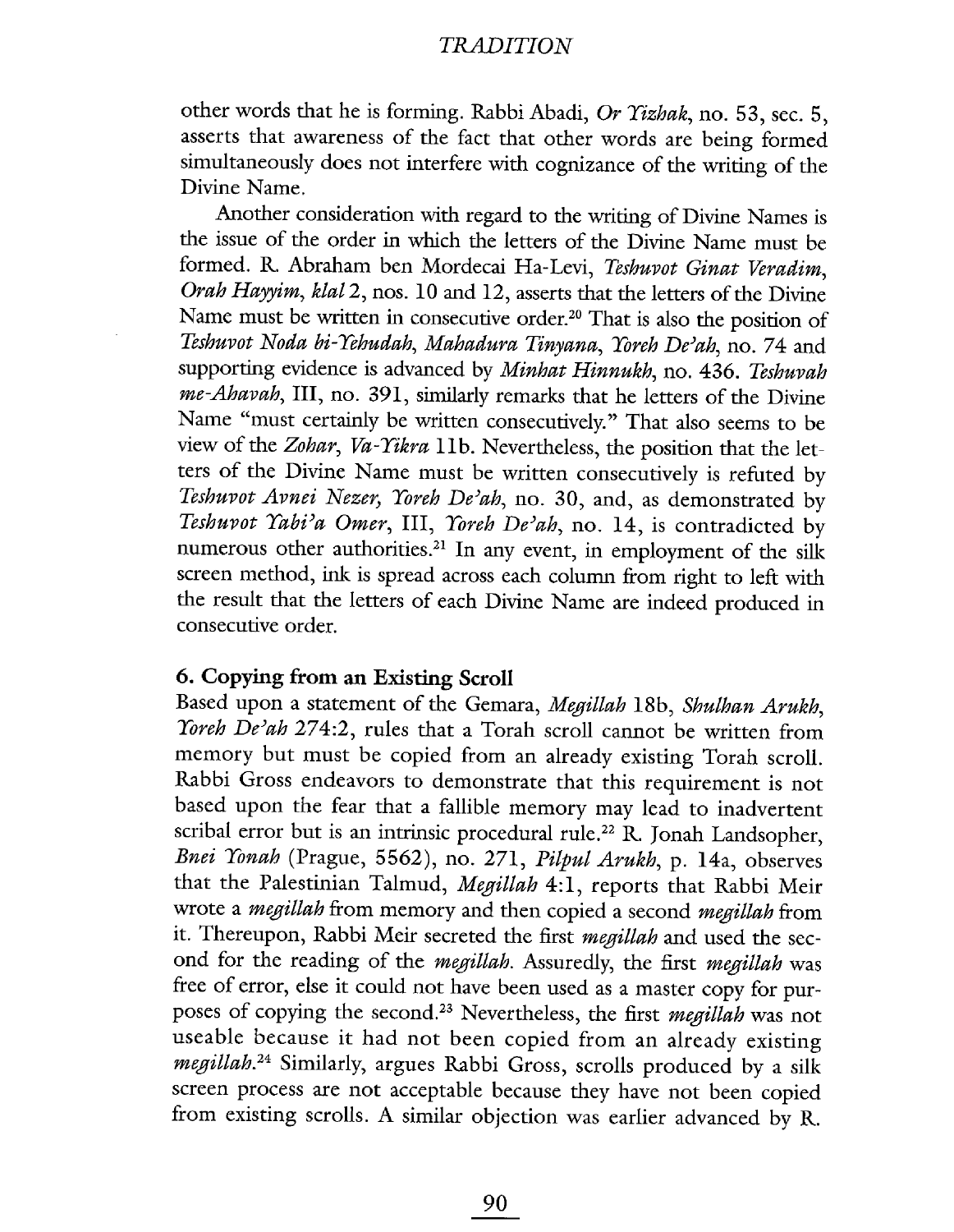Ben-Zion Meir Chai Uziel, Piskei Uzi'el, no. 31, with regard to use of a printing press for such purposes.

Rabbi Gross' argument is, however, subject to challenge. It is quite correct that subsequent proofreading does not retroactively validate a scroll written from memory. Nevertheless, it is not at all clear that, other than being an uncorrupted text, the scroll used as a master copy need necessarily be written in conformity with all halakhic requirements. Proof: As is evident from the anecdote concerning R. Meir, a megillah may be used as a master copy even if it itself was not copied from another scroll. Thus, for example, it is possible that a scroll written by a minor, although itself invalid, might nevertheless be used for purposes of copying.<sup>25</sup> If so, the stencil used in the silk screen process may perhaps be regarded as the master scroll and the scroll produced from it may perhaps be regarded as functionally "copied" from the screen.<sup>26</sup>

#### 7. Vocalization Prior To Writig

As recorded by Shulhan Arukh, Yoreh De'ah 274:2, there is also a requirement that the scribe pronounce each word before committing it to writing. However, both Rashi and Tosafot, Menahot 30a, as well as numerous other early authorities indicate that vocalization is necessary only in order to prevent scribal error. That consideration certainly is not germane with regard to the silk screen process. However, Bah, Orah Hayyim 32:15, states that vocalization is mandated in order to cause the sanctity of the spoken work to become attached to the written letters. Although Bah's position is cited by Shiyarei Knesset ha-Gedolah, Hiddushei Bet Yosef, Orah Hayyim 32:20, and by a number of other latter-day authorities, the weight of opinion is not in accordance with his view. Nevertheless, citing Bah, Mishnah Berurah 32:36 rules that if the scribe does not vocalize the words prior to writing them the scroll can be regarded as valid only post factum. Rabbi Abadi, Or Yizhak, no. 53, sec. 7, concedes that the silk screen method is not compatible with the requirement for vocalization as understood by Bah.<sup>27</sup>

#### IV. CONCLUSION

The silk screen method is certainly subject to challenge on the basis of its inherent incompatibility with a number of considerations:

1. The position of Bah, who maintains that each word must be vocalized before wrting even when there is no chance of scribal error;